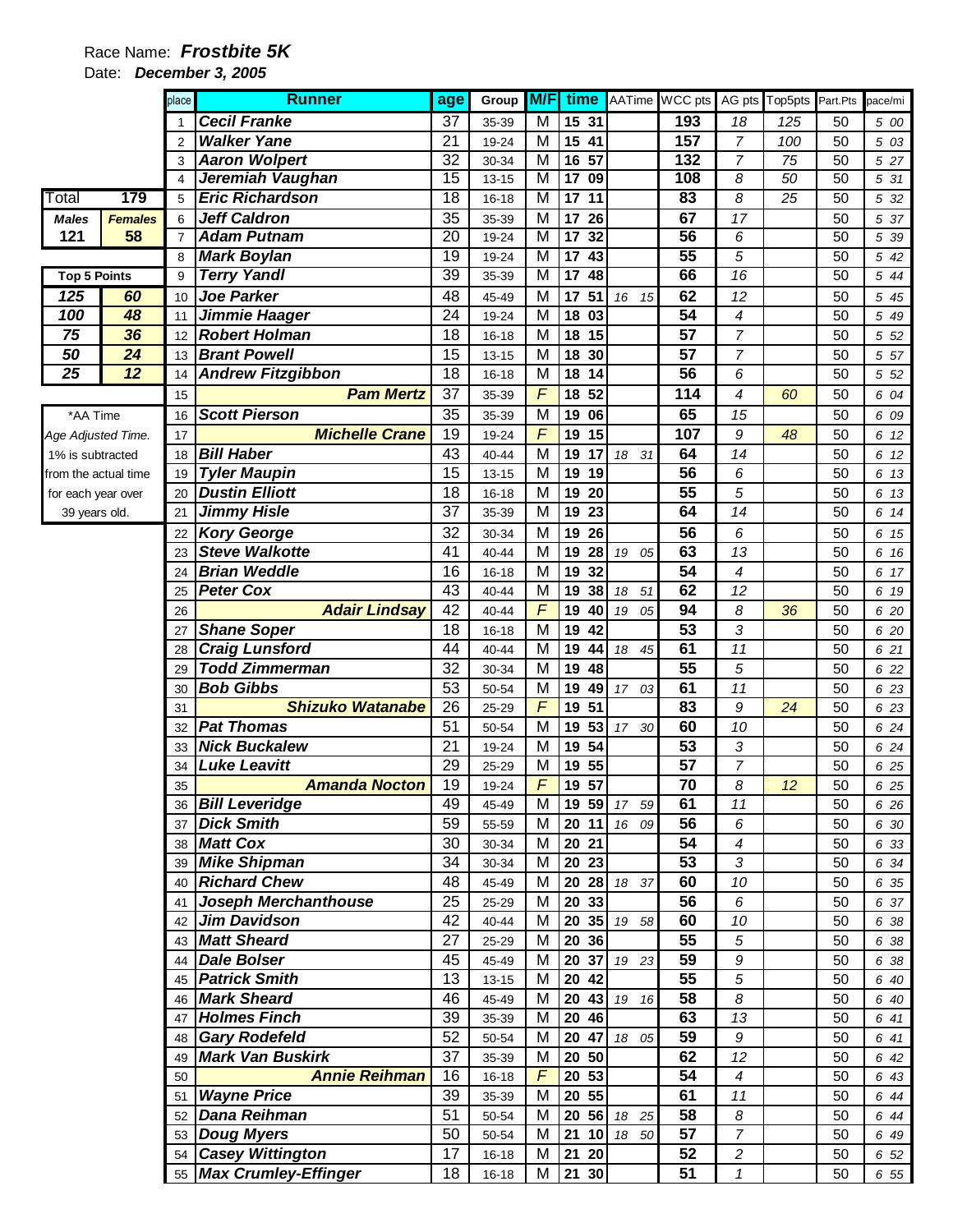#### Date: **December 3, 2005**

| place | <b>Runner</b>               | age | Group     | M/F            | time |       |       |    | AATime WCC pts  |                          | AG pts Top5pts Part.Pts |    | pace/mi              |
|-------|-----------------------------|-----|-----------|----------------|------|-------|-------|----|-----------------|--------------------------|-------------------------|----|----------------------|
| 56    | <b>Jeff Smith</b>           | 42  | 40-44     | M              | 21   | 32    | 20    | 53 | 59              | 9                        |                         | 50 | 6 56                 |
| 57    | <b>Jeff Beckman</b>         | 33  | 30-34     | M              | 21   | 35    |       |    | 52              | $\overline{c}$           |                         | 50 | 57<br>6              |
| 58    | <b>Darrin Dolehanty</b>     | 42  | 40-44     | M              | 21   | 36    | 20    | 57 | 58              | 8                        |                         | 50 | 6 57                 |
| 59    | <b>Rex Fields</b>           | 47  | 45-49     | M              | 21   | 37    | 19    | 53 | 57              | 7                        |                         | 50 | 57<br>6              |
| 60    | <b>Mike Duvall</b>          | 41  | $40 - 44$ | M              | 21   | 40    | 21    | 14 | 57              | $\overline{7}$           |                         | 50 | 6 58                 |
| 61    | <b>Caroline Cox</b>         | 18  | $16 - 18$ | F              | 21   | 43    |       |    | 53              | 3                        |                         | 50 | 6 59                 |
| 62    | <b>Monique Smith</b>        | 46  | 45-49     | F              | 21   | 45    | 20    | 14 | 58              | 8                        |                         | 50 | 7 00                 |
| 63    | <b>Kurtis Wesler</b>        | 13  | $13 - 15$ | M              | 21   | 47    |       |    | 54              | 4                        |                         | 50 | 7 01                 |
| 64    | <b>Thomas Wuertemberger</b> | 14  | $13 - 15$ | M              | 21   | 54    |       |    | 53              | 3                        |                         | 50 | 7 03                 |
| 65    | <b>Shelly Haber</b>         | 42  | 40-44     | F              | 21   | 56    | 21    | 17 | 57              | 7                        |                         | 50 | 7<br>04              |
| 66    | <b>Dave Mikesell</b>        | 47  | 45-49     | M              | 21   | 58    | 20    | 13 | 56              | 6                        |                         | 50 | 04<br>$\overline{7}$ |
| 67    | <b>Rick Murray</b>          | 58  | 55-59     | M              | 21   | 58    | 17    | 48 | 55              | 5                        |                         | 50 | 7<br>04              |
| 68    | <b>Joe Nocton</b>           | 49  | 45-49     | M              | 22   | 01    | 19    | 49 | 55              | 5                        |                         | 50 | 7 05                 |
| 69    | <b>Richard Barton</b>       | 52  | 50-54     | M              | 22   | 10    | 19    | 17 | 56              | 6                        |                         | 50 | 7 08                 |
| 70    | <b>Brooke Bales</b>         | 35  | 35-39     | M              | 22   | 12    |       |    | 60              | 10                       |                         | 50 | 7 09                 |
| 71    | Mario Lamantia              | 35  | 35-39     | M              | 22   | 18    |       |    | 59              | 9                        |                         | 50 | 7.11                 |
| 72    | <b>Ira Means</b>            | 38  | 35-39     | M              | 22   | 23    |       |    | 58              | 8                        |                         | 50 | 712                  |
| 73    | <b>Gene Black</b>           | 63  | 60-64     | M              | 22   | 42    | 17    | 15 | 51              | $\mathbf 1$              |                         | 50 | 7 18                 |
| 74    | <b>Dave Eilar</b>           | 52  | 50-54     | M              | 22   | 50    | 19    | 52 | 55              | 5                        |                         | 50 | 7 21                 |
| 75    | <b>Jacob Waltz</b>          | 14  | $13 - 15$ | M              | 22   | 54    |       |    | 52              | $\overline{c}$           |                         | 50 | 7 22                 |
| 76    | <b>Tom Sheard</b>           | 51  | 50-54     | M              | 22   | 55    | 20    | 10 | 54              | $\overline{\mathcal{A}}$ |                         | 50 | 7 23                 |
| 77    | <b>Michael King</b>         | 50  | 50-54     | M              | 22   | 59    | 20    | 27 | $\overline{53}$ | 3                        |                         | 50 | 7 24                 |
| 78    | <b>Lori Fowler</b>          | 28  | 25-29     | F              | 23   | 00    |       |    | 58              | 8                        |                         | 50 | 7 24                 |
| 79    | <b>Jake Davidson</b>        | 15  | $13 - 15$ | M              | 23   | 01    |       |    | 51              | 1                        |                         | 50 | 7 25                 |
| 80    | <b>Todd Shriker</b>         | 38  | 35-39     | M              | 23   | 02    |       |    | 57              | $\overline{7}$           |                         | 50 | 7 25                 |
| 81    | <b>Rod Waltz</b>            | 44  | 40-44     | M              | 23   | 04    | 21    | 55 | 56              | 6                        |                         | 50 | 7 25                 |
| 82    | <b>Zachery Mannini</b>      | 23  | 19-24     | M              | 23   | 10    |       |    | 52              | $\overline{c}$           |                         | 50 | 7 27                 |
| 83    | <b>Kevin Lingg</b>          | 29  | 25-29     | M              | 23   | 14    |       |    | 54              | 4                        |                         | 50 | 7 29                 |
| 84    | <b>Eric Yandl</b>           | 10  | $0 - 12$  | M              | 23   | 28    |       |    | 59              | 9                        |                         | 50 | 7 33                 |
| 85    | <b>Jonathan Strong</b>      | 15  | $13 - 15$ | M              | 23   | 29    |       |    | 50              | 0                        |                         | 50 | 7 34                 |
| 86    | <b>Thomas Hale</b>          | 44  | 40-44     | M              | 23   | 30    | 22    | 20 | 55              | 5                        |                         | 50 | 7 34                 |
| 87    | <b>Emma Bowman</b>          | 19  | 19-24     | F              | 23   | 32    |       |    | 57              | $\overline{7}$           |                         | 50 | 7 34                 |
| 88    | <b>Rebecca Tolmach</b>      | 19  | 19-24     | $\overline{F}$ | 23   | 35    |       |    | 56              | 6                        |                         | 50 | 7 35                 |
| 89    | <b>Terry Dryden</b>         | 46  | 45-49     | M              | 23   | 38    | 21    | 59 | 54              | $\overline{\mathcal{A}}$ |                         | 50 | 7 36                 |
| 90    | <b>Autumn Nottingham</b>    | 30  | 30-34     | F              | 23   | 41    |       |    | $\overline{54}$ | 4                        |                         | 50 | 7 37                 |
| 91    | <b>Chris Bragdon</b>        | 33  | 30-34     | M              |      | 23 47 |       |    | 51              | 1                        |                         | 50 | 7 39                 |
| 92    | <b>Brian Guth</b>           | 40  | 40-44     | M              | 23   | 49    | 23    | 35 | 54              | $\overline{\mathcal{A}}$ |                         | 50 | 7 40                 |
| 93    | <b>Kris Nelson</b>          | 35  | 35-39     | $\sqrt{2}$     | 23   | 54    |       |    | 53              | 3                        |                         | 50 | 742                  |
| 94    | <b>Josh Bouley</b>          | 17  | 16-18     | M              |      | 24 02 |       |    | 50              | 0                        |                         | 50 | 7 44                 |
| 95    | <b>Heather Jones</b>        | 22  | 19-24     | $\overline{F}$ | 24   | 04    |       |    | 55              | 5                        |                         | 50 | 7 45                 |
| 96    | <b>Vince Punzo</b>          | 44  | 40-44     | M              |      | 24 16 | 23    | 03 | 53              | 3                        |                         | 50 | 7 49                 |
| 97    | <b>Brandon Guth</b>         | 12  | $0 - 12$  | M              |      | 24 17 |       |    | 58              | 8                        |                         | 50 | 7 49                 |
| 98    | <b>Michael Black</b>        | 10  | $0 - 12$  | M              |      | 24 20 |       |    | 57              | $\overline{7}$           |                         | 50 | 7 50                 |
| 99    | <b>Bill Black</b>           | 43  | 40-44     | M              |      | 24 21 | 23 23 |    | 52              | 2                        |                         | 50 | 7 50                 |
| 100   | <b>Kelly Weaver</b>         | 33  | 30-34     | F              |      | 24 25 |       |    | 53              | 3                        |                         | 50 | 7 52                 |
| 101   | <b>Brian Sailor</b>         | 19  | 19-24     | M              | 24   | 39    |       |    | 51              | 1                        |                         | 50 | 7 56                 |
| 102   | <b>Maggie Cox</b>           | 43  | 40-44     | F              | 24   | 41    | 23    | 42 | 56              | 6                        |                         | 50 | 7 57                 |
|       | 103 Kevin Shelley           | 39  | 35-39     | M              | 24   | 43    |       |    | 56              | 6                        |                         | 50 | 7 57                 |
|       | 104 Frank Donahue           | 44  | $40 - 44$ | M              | 24   | 45    | 23    | 31 | 51              | 1                        |                         | 50 | 7 58                 |
|       | 105 Jon Patton              | 63  | 60-64     | M              | 24   | 54    | 18    | 55 | 50              | 0                        |                         | 50 | 8 01                 |
|       | 106 Jay Hinshaw             | 32  | 30-34     | M              | 24   | 57    |       |    | 50              | 0                        |                         | 50 | 8 0 2                |
|       | 107 Jerry Vietor            | 50  | 50-54     | M              | 24   | 58    | 22    | 13 | 52              | $\overline{c}$           |                         | 50 | 8 02                 |
| 108   | <b>Newell Pledger-Shinn</b> | 25  | 25-29     | M              |      | 25 03 |       |    | 53              | 3                        |                         | 50 | 8 04                 |
| 109   | <b>Eileen Cravens</b>       | 48  | 45-49     | $\sqrt{2}$     |      | 25 05 | 22    | 50 | 57              | 7                        |                         | 50 | 8 04                 |
|       | 110 George Stallings        | 56  | 55-59     | M              |      | 25 15 | 20    | 57 | 54              | 4                        |                         | 50 | 8 08                 |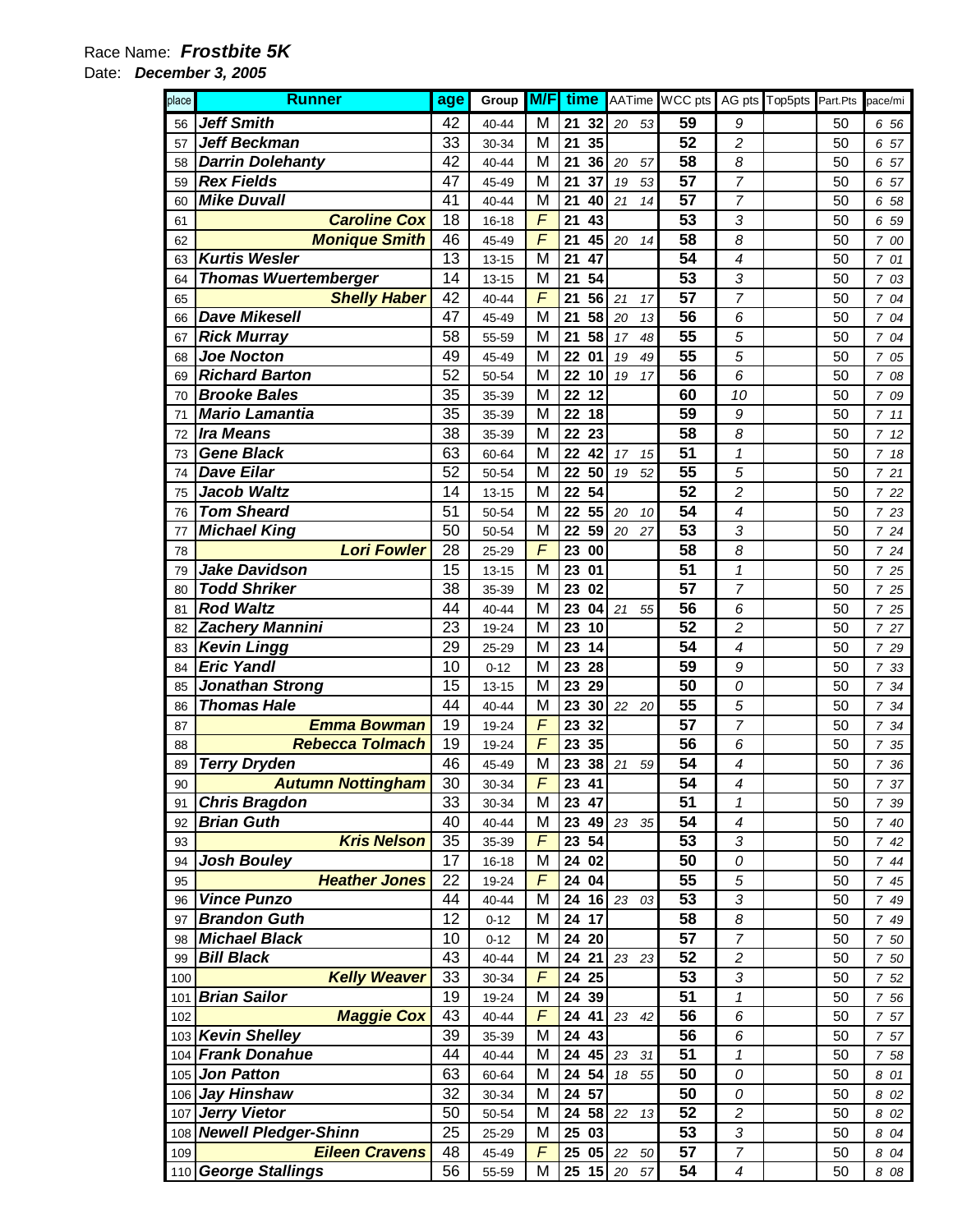#### Date: **December 3, 2005**

| place | <b>Runner</b>                 | age              | Group     | M/F                     | time |       |                       |        | AATime WCC pts  |                         | AG pts Top5pts Part.Pts |    | pace/mi |
|-------|-------------------------------|------------------|-----------|-------------------------|------|-------|-----------------------|--------|-----------------|-------------------------|-------------------------|----|---------|
| 111   | <b>Chuck Beheler</b>          | 38               | 35-39     | M                       |      | 25 19 |                       |        | 55              | 5                       |                         | 50 | 8 09    |
| 112   | <b>Erin Parker</b>            | 14               | $13 - 15$ | $\overline{F}$          | 25   | 27    |                       |        | 50              | 0                       |                         | 50 | 8<br>12 |
| 113   | <b>Mary Schwendener-Holtz</b> | 42               | 40-44     | F                       | 25   | 33    | 24                    | 47     | 55              | 5                       |                         | 50 | 8<br>13 |
| 114   | <b>Polly Wilde</b>            | 44               | 40-44     | F                       | 25   | 37    | 24                    | 20     | 54              | 4                       |                         | 50 | 8<br>15 |
| 115   | <b>Jennifer Lewis</b>         | 30               | 30-34     | F                       | 25   | 50    |                       |        | 52              | 2                       |                         | 50 | 8<br>19 |
| 116   | <b>Keith Runyon</b>           | 46               | 45-49     | M                       | 25   | 53    | 24                    | 04     | 53              | 3                       |                         | 50 | 8 20    |
| 117   | <b>Kelly Porter</b>           | 37               | 35-39     | F                       | 25   | 58    |                       |        | 52              | 2                       |                         | 50 | 21<br>8 |
| 118   | <b>Kelly Burke</b>            | 32               | 30-34     | F                       | 26   | 00    |                       |        | 51              | 1                       |                         | 50 | 8 2 2   |
| 119   | <b>Nathan Guth</b>            | 10               | $0 - 12$  | M                       | 26   | 16    |                       |        | 56              | 6                       |                         | 50 | 8<br>27 |
| 120   | <b>Cherie Dolehanty</b>       | 36               | 35-39     | F                       | 26   | 18    |                       |        | 51              | 1                       |                         | 50 | 28<br>8 |
| 121   | <b>Sarah George</b>           | 28               | 25-29     | $\overline{F}$          | 26   | 18    |                       |        | 57              | $\overline{7}$          |                         | 50 | 8<br>28 |
| 122   | <b>George Stump</b>           | 68               | 65-69     | M                       | 26   | 42    | 18                    | 57     | 50              | 0                       |                         | 50 | 36<br>8 |
| 123   | <b>Tyler Weaver</b>           | 10               | $0 - 12$  | M                       | 27   | 58    |                       |        | 55              | 5                       |                         | 50 | 9<br>00 |
| 124   | <b>Julie Walton</b>           | 28               | 25-29     | F                       | 28   | 00    |                       |        | 56              | 6                       |                         | 50 | 9<br>01 |
| 125   | <b>Bill Basley</b>            | 43               | $40 - 44$ | M                       | 28   | 05    | 26                    | 58     | 50              | 0                       |                         | 50 | 9<br>02 |
| 126   | <b>Dusty Barton</b>           | 10               | $0 - 12$  | M                       | 28   | 08    |                       |        | 54              | 4                       |                         | 50 | 03<br>9 |
| 127   | <b>Brenda Burns</b>           | 47               | 45-49     | F                       | 28   | 13    | 25                    | 58     | 56              | 6                       |                         | 50 | 9<br>05 |
| 128   | <b>Paula Head</b>             | 19               | 19-24     | $\overline{F}$          | 28   | 16    |                       |        | 54              | 4                       |                         | 50 | 9<br>06 |
| 129   | <b>Rachel Boss</b>            | 19               | 19-24     | F                       | 28   | 24    |                       |        | 53              | 3                       |                         | 50 | 9<br>08 |
| 130   | <b>Heather Johnson</b>        | 18               | $16 - 18$ | F                       | 28   | 26    |                       |        | 52              | $\overline{c}$          |                         | 50 | 9<br>09 |
| 131   | <b>Jessica Shuck</b>          | 16               | $16 - 18$ | F                       | 28   | 27    |                       |        | 51              | 1                       |                         | 50 | 09<br>9 |
| 132   | <b>Michelle Dafler</b>        | 27               | 25-29     | F                       | 28   | 36    |                       |        | 55              | 5                       |                         | 50 | 9<br>12 |
| 133   | <b>Dean Corder</b>            | 46               | 45-49     | M                       | 28   | 45    | 26                    | 44     | 52              | 2                       |                         | 50 | 9<br>15 |
| 134   | <b>Ann Gibbs</b>              | 46               | 45-49     | $\overline{F}$          | 28   | 45    | 26                    | 44     | 55              | 5                       |                         | 50 | 15<br>9 |
| 135   | <b>Eric Vietor</b>            | 12               | $0 - 12$  | M                       | 28   | 50    |                       |        | 53              | 3                       |                         | 50 | 9<br>17 |
| 136   | <b>Andy Smittkamp</b>         | 45               | 45-49     | M                       | 28   | 52    | 27                    | 08     | 51              | 1                       |                         | 50 | 9<br>17 |
| 137   | <b>Meg Bragdon</b>            | 26               | 25-29     | F                       | 28   | 57    |                       |        | 54              | 4                       |                         | 50 | 9<br>19 |
| 138   | <b>Pat Williams</b>           | 55               | 55-59     | M                       | 29   | 02    | 24                    | 23     | 53              | 3                       |                         | 50 | 21<br>9 |
| 139   | <b>Jane Allen</b>             | 31               | 30-34     | F                       | 29   | 04    |                       |        | 50              | 0                       |                         | 50 | 9<br>21 |
| 140   | <b>Lareland Cooper</b>        | 9                | $0 - 12$  | M                       | 29   | 10    |                       |        | 52              | $\overline{c}$          |                         | 50 | 9<br>23 |
| 141   | <b>Lance Fowler</b>           | 27               | 25-29     | M                       | 29   | 15    |                       |        | 52              | 2                       |                         | 50 | 25<br>9 |
| 142   | <b>Brian Weaver</b>           | 36               | 35-39     | M                       | 29   | 35    |                       |        | 54              | 4                       |                         | 50 | 31<br>9 |
| 143   | <b>Leslie Rogers</b>          | 29               | 25-29     | F                       | 29   | 48    |                       |        | 53              | 3                       |                         | 50 | 36<br>9 |
| 144   | <b>Steve Laird</b>            | 39               | 35-39     | M                       | 30   | 13    |                       |        | 53              | 3                       |                         | 50 | 9<br>44 |
|       | 145 Dana Mollenkopf           | 55               | 55-59     | $\overline{\mathsf{M}}$ |      |       | $\overline{30}$ 33 25 | $40\,$ | $\overline{52}$ | $\overline{\mathbf{c}}$ |                         | 50 | 9 50    |
| 146   | <b>Laura McMahon</b>          | 29               | 25-29     | $\sqrt{2}$              |      | 30 58 |                       |        | 52              | $\overline{c}$          |                         | 50 | 9 58    |
|       | 147 Bob Patton                | 58               | 55-59     | M                       | 31   | 07    | 25                    | 12     | 51              | 1                       |                         | 50 | 10 01   |
|       | 148 Roger Curry               | 51               | 50-54     | M                       | 31   | 33    | 27                    | 46     | 51              | 1                       |                         | 50 | 10 09   |
|       | 149 Braden Cooper             | $\overline{7}$   | $0 - 12$  | M                       | 31   | 34    |                       |        | 51              | $\mathbf{1}$            |                         | 50 | 10 10   |
| 150   | <b>Lareland Cooper, Sr.</b>   | 36               | 35-39     | M                       | 31   | 35    |                       |        | 52              | $\overline{c}$          |                         | 50 | 10 10   |
| 151   | <b>Vicki Hill</b>             | 49               | 45-49     | F                       | 31   | 42    | 28                    | 32     | 54              | 4                       |                         | 50 | 10 12   |
| 152   | <b>Sarah Witt</b>             | 29               | 25-29     | F                       | 31   | 42    |                       |        | 51              | 1                       |                         | 50 | 10 12   |
| 153   | <b>Ray Witt</b>               | 29               | 25-29     | M                       | 32   | 13    |                       |        | 51              | 1                       |                         | 50 | 10 22   |
| 154   | <b>Ashley Varner</b>          | 17               | 16-18     | F                       | 32   | 14    |                       |        | 50              | 0                       |                         | 50 | 10 23   |
| 155   | <b>Kari Kalve</b>             | 42               | 40-44     | F                       |      | 32 14 | 31                    | 16     | 53              | 3                       |                         | 50 | 10 23   |
| 156   | <b>Diana Punzo</b>            | 40               | 40-44     | F                       | 32   | 18    | 31                    | 59     | 52              | $\overline{c}$          |                         | 50 | 10 24   |
| 157   | <b>Karen Matanich</b>         | 35               | 35-39     | F                       | 32   | 18    |                       |        | 50              | 0                       |                         | 50 | 10 24   |
| 158   | <b>Howard Deitsch</b>         | 59               | 55-59     | M                       | 32   | 57    | 26                    | 22     | 50              | 0                       |                         | 50 | 10 36   |
| 159   | <b>Sue Deitsch</b>            | 59               | 55-59     | F                       | 32   | 58    | 26                    | 22     | 51              | 1                       |                         | 50 | 10 37   |
| 160   | <b>Mary Stewart</b>           | 44               | 40-44     | $\overline{F}$          | 33   | 06    | 31                    | 27     | 51              | 1                       |                         | 50 | 10 39   |
| 161   | <b>Nick Walschlager</b>       | $\boldsymbol{9}$ | $0 - 12$  | M                       |      | 33 25 |                       |        | 50              | 0                       |                         | 50 | 10 45   |
| 162   | Ken Walschlager               | 38               | 35-39     | M                       |      | 33 25 |                       |        | 51              | 1                       |                         | 50 | 10 45   |
| 163   | <b>Shelly Fields</b>          | 47               | 45-49     | F                       |      | 33 40 | 30                    | 58     | 53              | 3                       |                         | 50 | 10 50   |
|       | 164 Leo Cordova               | 37               | 35-39     | M                       |      | 33 50 |                       |        | 50              | 0                       |                         | 50 | 10 53   |
|       | 165 Eric Zacatelco            | 25               | 25-29     | M                       |      | 33 51 |                       |        | 50              | 0                       |                         | 50 | 10 54   |